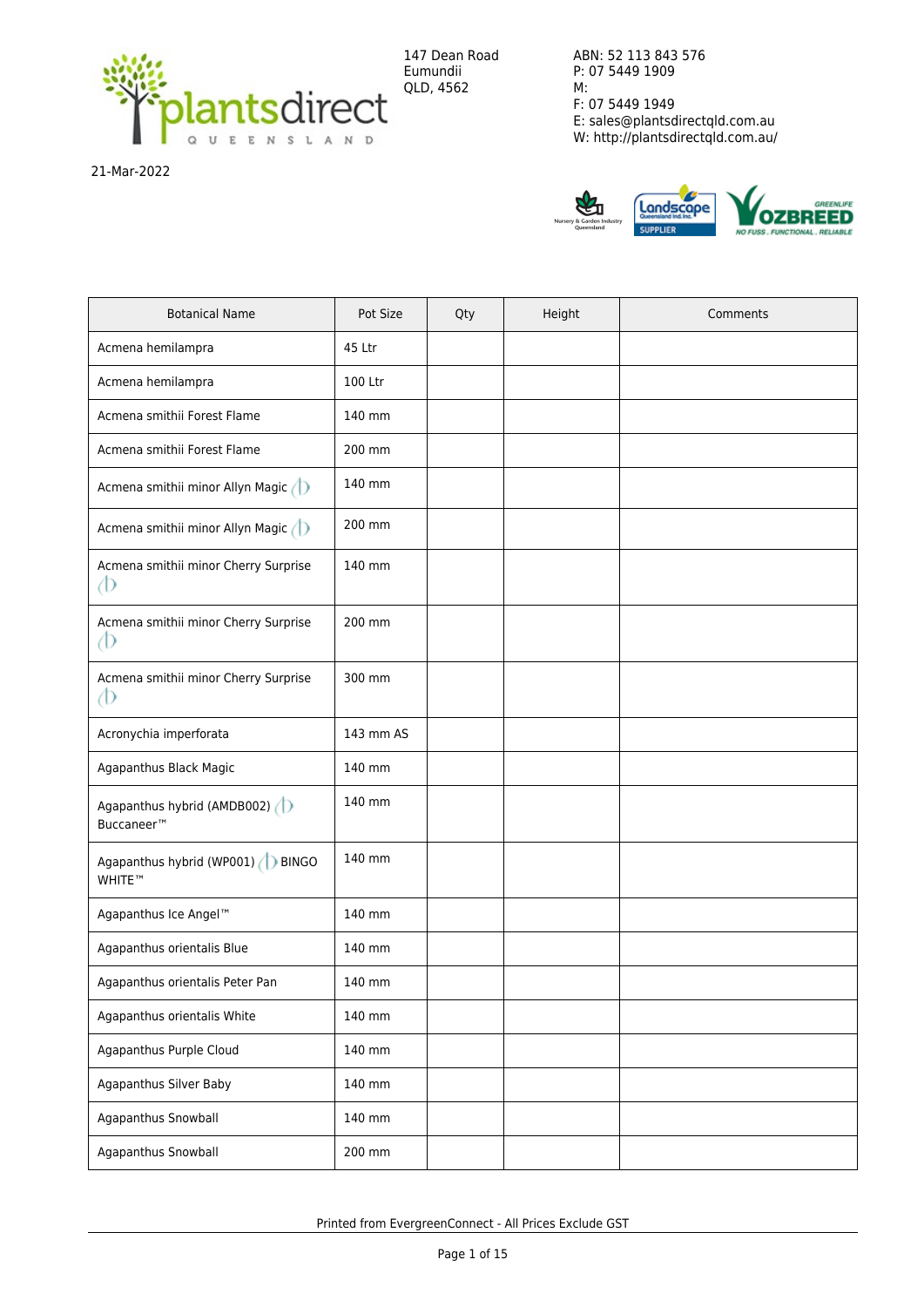

21-Mar-2022



| <b>Botanical Name</b>                                  | Pot Size  | Qty | Height | Comments |
|--------------------------------------------------------|-----------|-----|--------|----------|
| Agathis robusta Kauri Pine                             | 250 mm    |     |        |          |
| Agathis robusta Kauri Pine                             | 45 Ltr    |     |        |          |
| Agathis robusta Kauri Pine                             | 100 Ltr   |     |        |          |
| Agave attenuata Foxtail Agave                          | 200 mm    |     |        |          |
| Alcantarea imperialis Rubra Bromeliad                  | 200 mm    |     |        |          |
| Alcantarea imperialis Rubra Bromeliad                  | 250 mm    |     |        |          |
| Alcantarea imperialis Rubra Bromeliad                  | 300 mm    |     |        |          |
| Alcantarea imperialis Silver Plum<br><b>Bromeliad</b>  | 200 mm    |     |        |          |
| Alcantarea imperialis Silver Plum<br><b>Bromeliad</b>  | 250 mm    |     |        |          |
| Alcantarea imperialis Silver Plum<br><b>Bromeliad</b>  | 300 mm    |     |        |          |
| Alocasia brisbanensis Cunjevoi                         | 200 mm    |     |        |          |
| Alocasia wentii                                        | 140 mm    |     |        |          |
| Alocasia wentii                                        | 200 mm    |     |        |          |
| Araucaria cunninghamii Hoop Pine                       | 143 mm AS |     |        |          |
| Araucaria cunninghamii Hoop Pine                       | 300 mm    |     |        |          |
| Araucaria cunninghamii Hoop Pine                       | 45 Ltr    |     |        |          |
| Araucaria heterophylla Norfolk Island<br>Pine          | 300 mm    |     |        |          |
| Araucaria heterophylla Norfolk Island<br>Pine          | 45 Ltr    |     |        |          |
| Araucaria heterophylla Norfolk Island<br>Pine          | 100 Ltr   |     |        |          |
| Araucaria heterophylla Norfolk Island<br>Pine          | 200 Ltr   |     |        |          |
| Archontophoenix alexandrae                             | 45 Ltr    |     |        |          |
| Archontophoenix alexandrae                             | 100 Ltr   |     |        |          |
| Archontophoenix cunninghamiana<br><b>Bangalow Palm</b> | 300 mm    |     |        |          |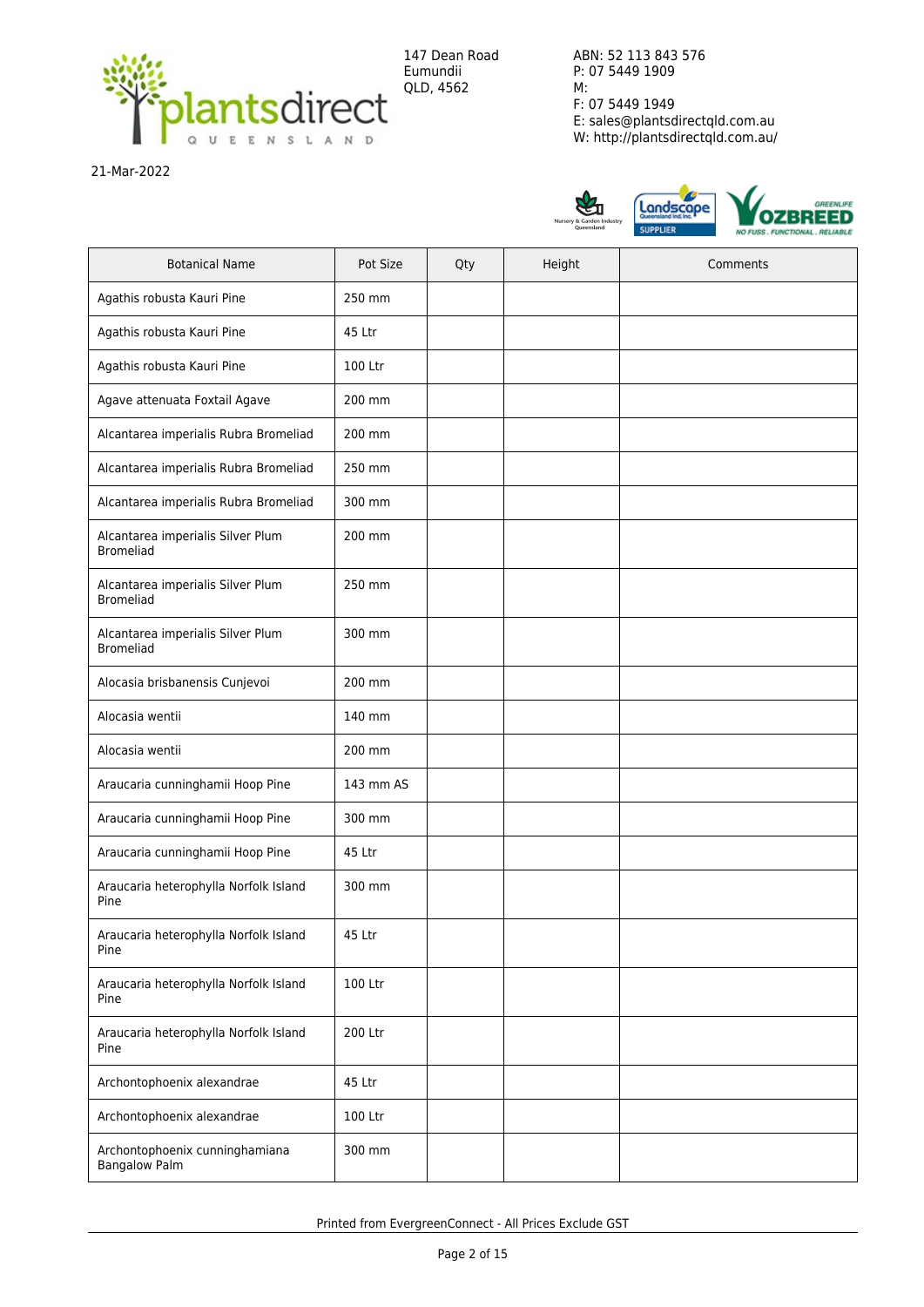

21-Mar-2022



| <b>Botanical Name</b>                                   | Pot Size  | Qty | Height | Comments  |
|---------------------------------------------------------|-----------|-----|--------|-----------|
| Archontophoenix cunninghamiana<br><b>Bangalow Palm</b>  | 45 Ltr    |     |        |           |
| Archontophoenix cunninghamiana<br><b>Bangalow Palm</b>  | 100 Ltr   |     |        |           |
| Austromyrtus Copper Tops                                | 140 mm    |     |        |           |
| Austromyrtus dulcis                                     | 140 mm    |     |        |           |
| Babingtonia virgata Minima (syn.<br>Baeckea)            | 140 mm    |     |        |           |
| Backhousia citriodora                                   | 45 Ltr    |     |        |           |
| Backhousia citriodora                                   | 100 Ltr   |     |        |           |
| Banksia integrifolia                                    | 143 mm AS |     |        |           |
| Banksia integrifolia                                    | 250 mm    |     |        |           |
| Banksia integrifolia                                    | 300 mm    |     |        |           |
| Banksia integrifolia                                    | 45 Ltr    |     |        |           |
| Betula nigra River Birch                                | 300 mm    |     |        | special\n |
| Betula nigra River Birch                                | 45 Ltr    |     |        |           |
| Brachychiton acerifolius Illawara Flame<br>Tree         | 100 Ltr   |     |        |           |
| Brachychiton rupestris Queensland<br><b>Bottle Tree</b> | 45 Ltr    |     |        |           |
| Buxus microphylla                                       | 200 mm    |     |        |           |
| Caesalpinia ferrea                                      | 143 mm AS |     |        |           |
| Caesalpinia ferrea                                      | 300 mm    |     |        |           |
| Caesalpinia ferrea                                      | 45 Ltr    |     |        |           |
| Caesalpinia ferrea                                      | 100 Ltr   |     |        |           |
| Callistemon citrinus White Anzac                        | 140 mm    |     |        |           |
| Callistemon citrinus White Anzac                        | 200 mm    |     |        |           |
| Callistemon Little John                                 | 140 mm    |     |        | SPECIAL   |
| Callistemon Little John                                 | 140 mm    |     |        |           |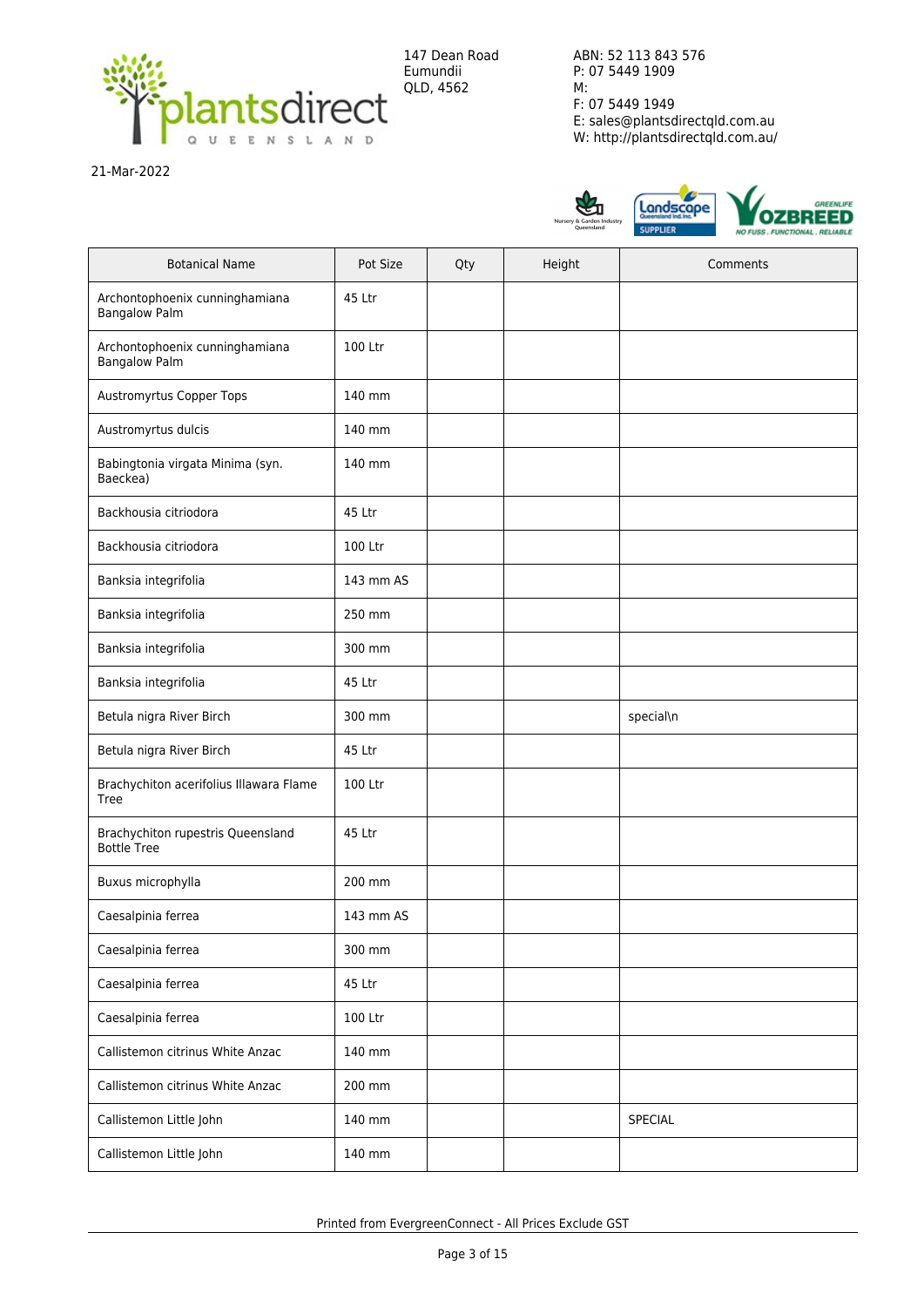

21-Mar-2022



| <b>Botanical Name</b>                        | Pot Size  | Qty | Height | Comments                  |
|----------------------------------------------|-----------|-----|--------|---------------------------|
| Callistemon Little John                      | 200 mm    |     |        | SPECIAL - EXCELLENT STOCK |
| Callistemon pearsonii Rocky Rambler          | 140 mm    |     |        |                           |
| Callistemon pearsonii Rocky Rambler          | 200 mm    |     |        |                           |
| Callistemon salignus Great Balls of Fire     | 200 mm    |     |        | <b>SPECIAL</b>            |
| Callistemon salignus Great Balls of Fire     | 300 mm    |     |        |                           |
| Callistemon viminalis                        | 300 mm    |     |        |                           |
| Callistemon viminalis                        | 45 Ltr    |     |        |                           |
| Callistemon viminalis (CV01) ( SLIM™         | 200 mm    |     |        |                           |
| Callistemon viminalis Captain Cook           | 140 mm    |     |        |                           |
| Callistemon viminalis Dawson River<br>Weeper | 300 mm    |     |        |                           |
| Callistemon viminalis Wilderness White       | 200 mm    |     |        |                           |
| Callistemon viminalis Wilderness White       | 300 mm    |     |        |                           |
| Callistemon viminalis Wildfire               | 200 mm    |     |        |                           |
| Carissa macrocarpa Desert Star               | 140 mm    |     |        |                           |
| Carissa macrocarpa Desert Star               | 200 mm    |     |        |                           |
| Carissa macrocarpa Desert Star               | 300 mm    |     |        |                           |
| Carpobrotus glaucescens                      | 140 mm    |     |        |                           |
| Casuarina cunninghamiana                     | 300 mm    |     |        | SPECIAL                   |
| Casuarina equisetifolia                      | 143 mm AS |     |        |                           |
| Casuarina glauca Cousin It                   | 140 mm    |     |        |                           |
| Casuarina glauca Cousin It                   | 200 mm    |     |        |                           |
| Chonemorpha macrophylla                      | 200 mm    |     |        |                           |
| Cissus rhombifolia Ellen Danica              | 140 mm    |     |        |                           |
| Cordyline australis                          | 300 mm    |     |        |                           |
| Cordyline fruticosa Negra                    | 200 mm    |     |        |                           |
| Cordyline fruticosa Negra                    | 300 mm    |     |        |                           |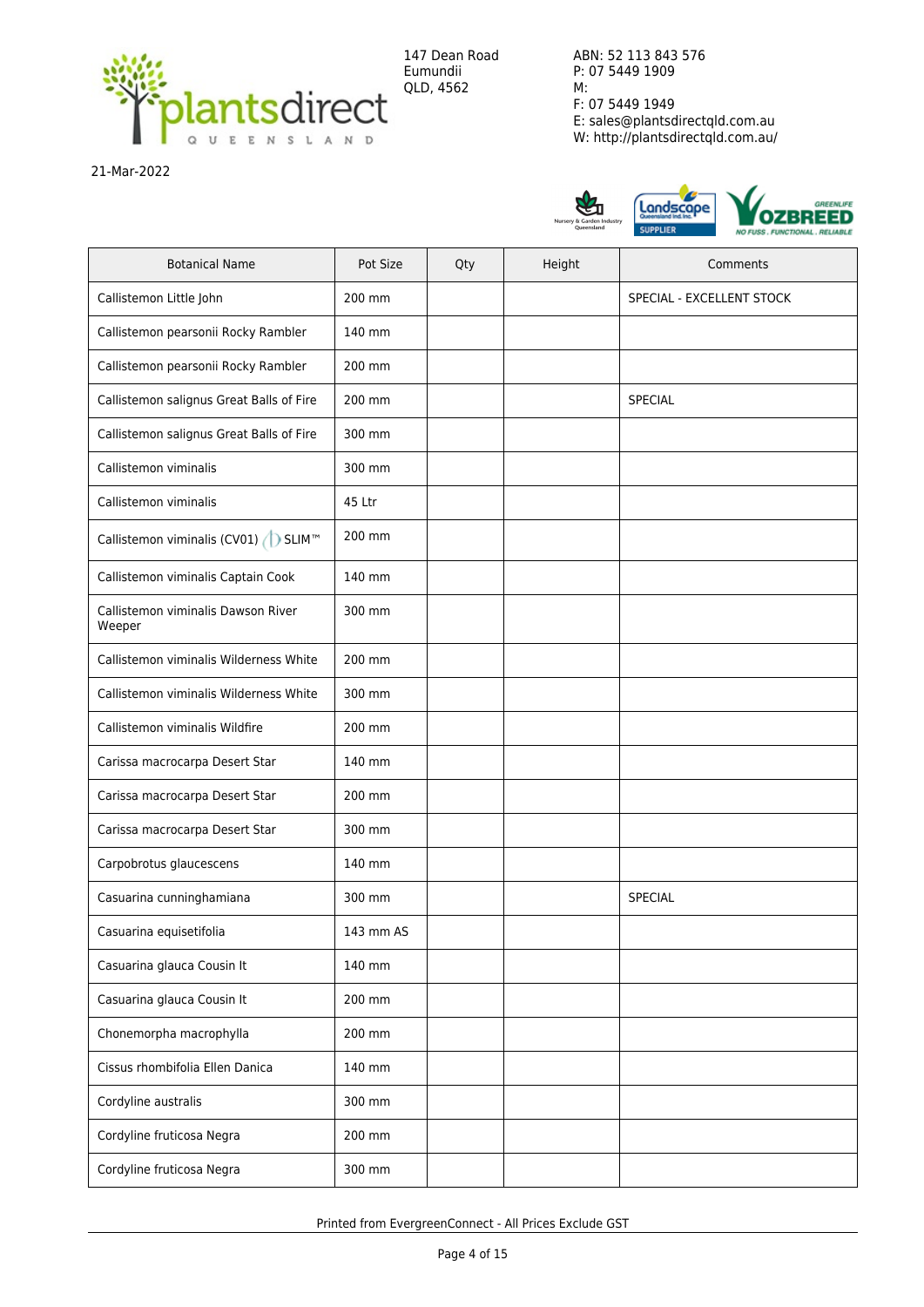

21-Mar-2022



| <b>Botanical Name</b>                                     | Pot Size  | Qty | Height | Comments |
|-----------------------------------------------------------|-----------|-----|--------|----------|
| Cordyline rubra                                           | 200 mm    |     |        |          |
| Corymbia ptychocarpa (syn. Eucalyptus)                    | 45 Ltr    |     |        |          |
| Crassula ovata                                            | 140 mm    |     |        |          |
| Crassula ovata                                            | 200 mm    |     |        |          |
| Cupaniopsis anacardioides                                 | 143 mm AS |     |        |          |
| Cupaniopsis anacardioides                                 | 250 mm    |     |        |          |
| Cupaniopsis anacardioides                                 | 300 mm    |     |        |          |
| Cupaniopsis anacardioides                                 | 45 Ltr    |     |        |          |
| Cupaniopsis anacardioides                                 | 100 Ltr   |     |        |          |
| Cupaniopsis anacardioides                                 | 200 Ltr   |     |        |          |
| Cuphea hyssopifolia Mauve                                 | 140 mm    |     |        |          |
| Cuphea hyssopifolia White                                 | 140 mm    |     |        |          |
| Cyathea cooperi                                           | 200 mm    |     |        |          |
| Cyathea cooperi                                           | 300 mm    |     |        |          |
| Delonix regia                                             | 45 Ltr    |     |        |          |
| Dianella brevipedunculata                                 | 140 mm    |     |        |          |
| Dianella caerulea                                         | 140 mm    |     |        |          |
| Dianella caerulea (DCMP01) (D LITTLE<br>JESS <sup>™</sup> | 140 mm    |     |        |          |
| Dietes bicolor                                            | 140 mm    |     |        |          |
| Dietes bicolor                                            | 200 mm    |     |        |          |
| Dietes grandiflora                                        | 140 mm    |     |        |          |
| Dietes grandiflora                                        | 200 mm    |     |        |          |
| Doryanthes excelsa                                        | 300 mm    |     |        |          |
| Dypsis leptocheilos                                       | 45 Ltr    |     |        |          |
| Dypsis leptocheilos                                       | 100 Ltr   |     |        |          |
| Dypsis leptocheilos                                       | 200 Ltr   |     |        |          |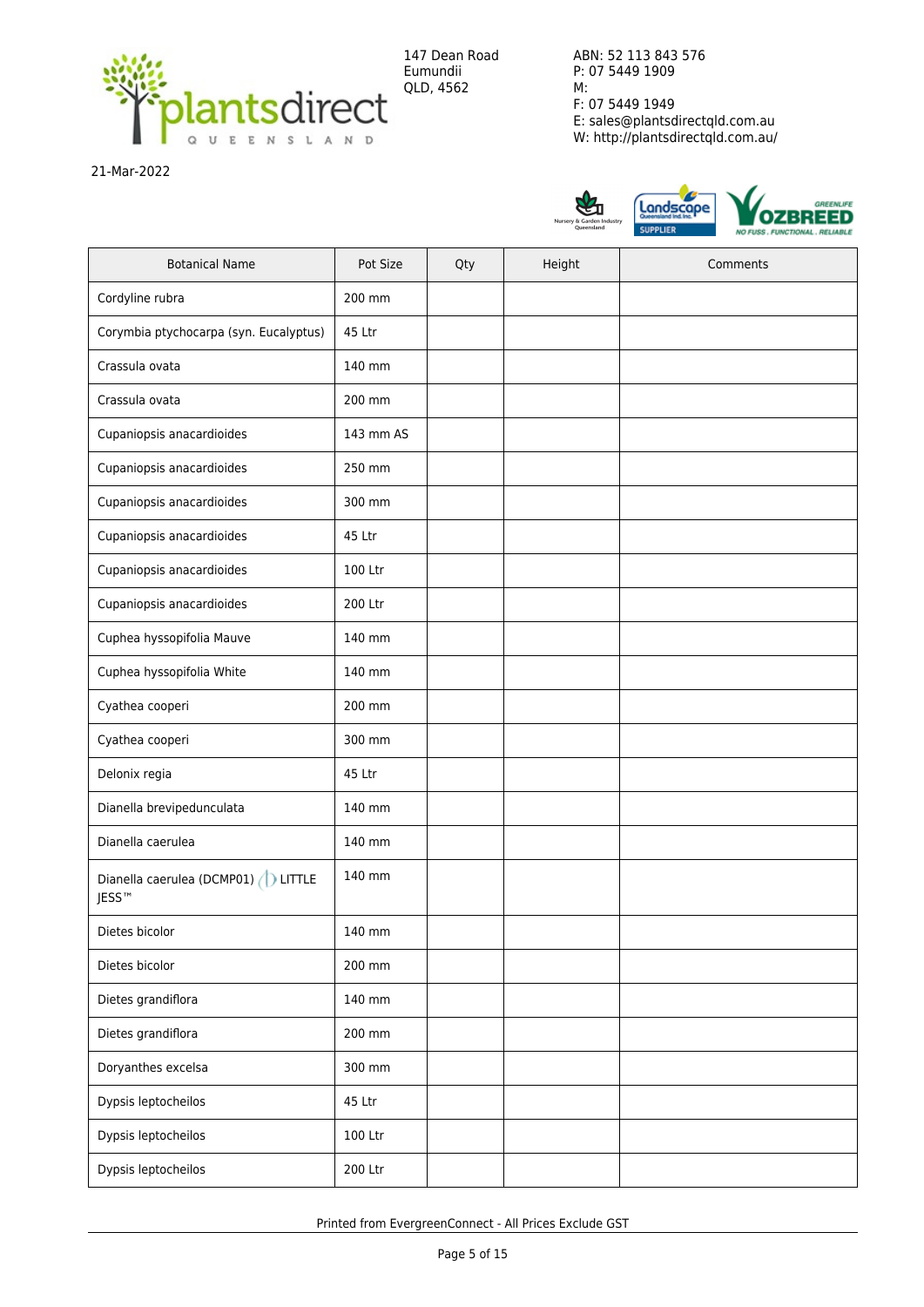

147 Dean Road Eumundii QLD, 4562

ABN: 52 113 843 576 P: 07 5449 1909 M: F: 07 5449 1949 E: sales@plantsdirectqld.com.au W: http://plantsdirectqld.com.au/

21-Mar-2022



| <b>Botanical Name</b>                             | Pot Size | Qty | Height | Comments   |
|---------------------------------------------------|----------|-----|--------|------------|
| Dypsis lutescens                                  | 100 Ltr  |     |        |            |
| Dypsis lutescens                                  | 200 Ltr  |     |        |            |
| Elaeocarpus eumundi                               | 250 mm   |     |        |            |
| Elaeocarpus eumundi                               | 300 mm   |     |        |            |
| Elaeocarpus eumundi                               | 45 Ltr   |     |        |            |
| Elaeocarpus eumundi                               | 200 Ltr  |     |        |            |
| Elaeocarpus obovatus                              | 300 mm   |     |        |            |
| Erigeron karvinskianus                            | 140 mm   |     |        |            |
| Ficinia nodosa (Syn. Isolepis) Nobby<br>Club Rush | 140 mm   |     |        |            |
| Ficus macrophylla                                 | 300 mm   |     |        |            |
| Ficus macrophylla                                 | 100 Ltr  |     |        |            |
| Ficus microcarpa Flash                            | 300 mm   |     |        | SPECIAL \n |
| Ficus microcarpa Flash                            | 45 Ltr   |     |        |            |
| Ficus microcarpa Flash                            | 100 Ltr  |     |        |            |
| Ficus microcarpa Flash                            | 200 Ltr  |     |        |            |
| Ficus microcarpa Green Island                     | 140 mm   |     |        |            |
| Ficus microcarpa Green Island                     | 200 mm   |     |        |            |
| Ficus microcarpa hillii                           | 300 mm   |     |        |            |
| Ficus microcarpa hillii                           | 45 Ltr   |     |        |            |
| Ficus microcarpa hillii                           | 100 Ltr  |     |        |            |
| Ficus pumila                                      | 140 mm   |     |        |            |
| Flindersia australis                              | 300 mm   |     |        |            |
| Flindersia australis                              | 45 Ltr   |     |        |            |
| Flindersia schottiana                             | 300 mm   |     |        | SPECIAL    |
| Flindersia schottiana                             | 45 Ltr   |     |        |            |
| Flindersia schottiana                             | 100 Ltr  |     |        |            |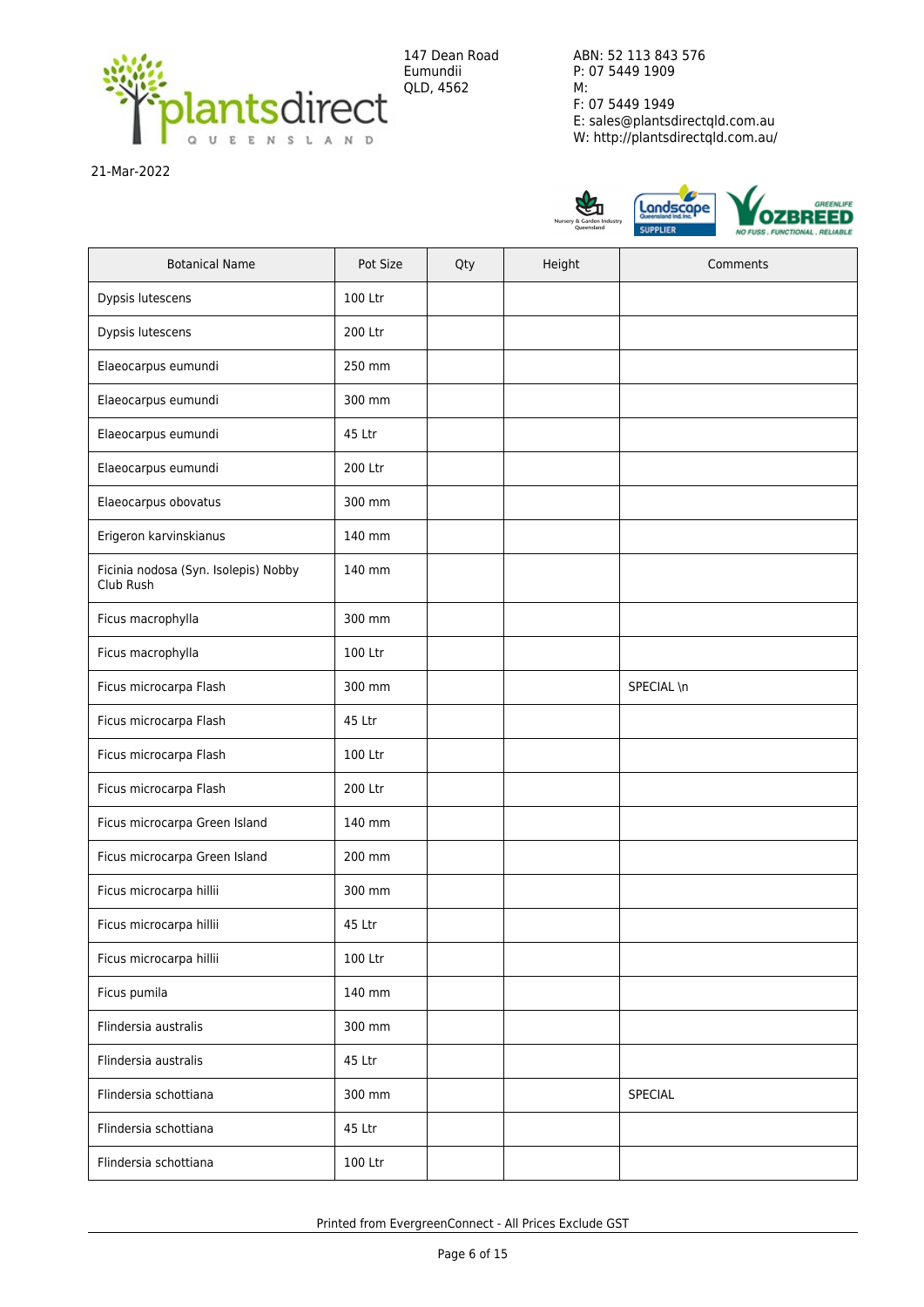

21-Mar-2022



| <b>Botanical Name</b>                         | Pot Size        | Qty | Height | Comments |
|-----------------------------------------------|-----------------|-----|--------|----------|
| Gardenia augusta Florida                      | 140 mm          |     |        |          |
| Gardenia augusta Florida                      | 200 mm          |     |        |          |
| Gardenia augusta Florida                      | 300 mm          |     |        |          |
| Gardenia augusta Magnifica                    | 140 mm          |     |        |          |
| Gardenia augusta Magnifica                    | 200 mm          |     |        |          |
| Gardenia augusta Magnifica                    | 300 mm          |     |        |          |
| Gardenia augusta Radicans                     | 140 mm          |     |        |          |
| Gardenia augusta Radicans                     | 200 mm          |     |        |          |
| Gazania rigens White                          | 140 mm          |     |        |          |
| Gazania spp. Orange                           | 140 mm          |     |        |          |
| Gazania spp. Yellow                           | 140 mm          |     |        |          |
| Goodenia ovata                                | 140 mm          |     |        |          |
| Hibbertia scandens                            | 140 mm          |     |        |          |
| Hibiscus tiliaceus Rubra (syn. Tilapariti)    | 300 mm          |     |        |          |
| Hoya Spp. Pink                                | 140 mm          |     |        |          |
| Hymenocallis littoralis Beach Spider Lily     | 140 mm          |     |        |          |
| Hymenocallis littoralis Beach Spider Lily     | 200 mm          |     |        |          |
| Isolepis nodosa (syn. Ficinia)                | 140 mm          |     |        |          |
| Ixora Coral Fire                              | 140 mm          |     |        |          |
| Ixora Gold Fire                               | $140\;{\rm mm}$ |     |        |          |
| Juniperus conferta                            | 140 mm          |     |        |          |
| Juniperus conferta                            | 200 mm          |     |        |          |
| Leptospermum flavescens Cardwell              | 140 mm          |     |        |          |
| Leptospermum Lemon Frost                      | 140 mm          |     |        |          |
| Leptospermum Pink Cascade                     | 140 mm          |     |        |          |
| Leptospermum polygalifolium Pacific<br>Beauty | 140 mm          |     |        |          |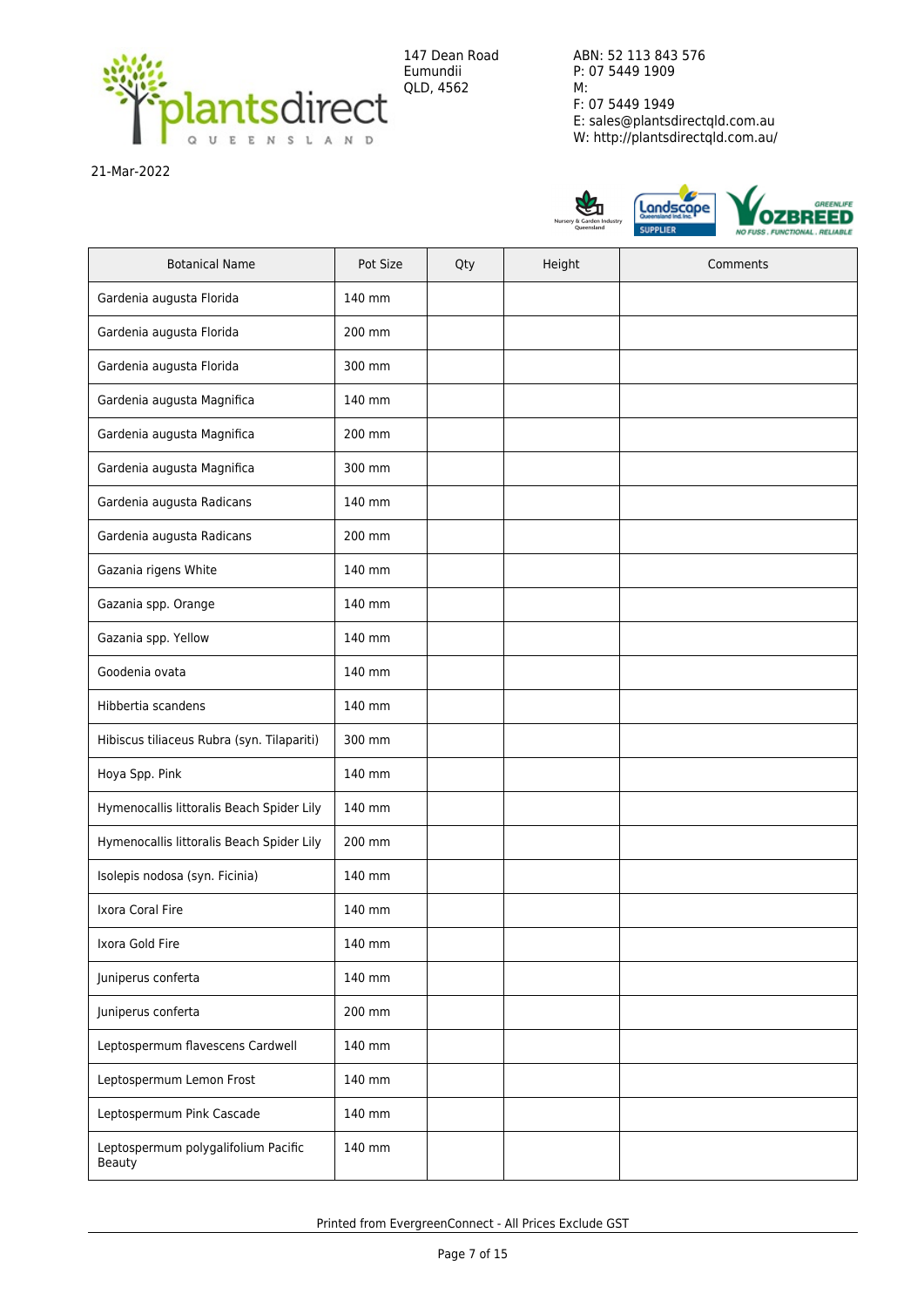

21-Mar-2022



| <b>Botanical Name</b>                                    | Pot Size | Qty | Height | Comments                 |
|----------------------------------------------------------|----------|-----|--------|--------------------------|
| Leptospermum polygalifolium Pacific<br>Beauty            | 200 mm   |     |        |                          |
| Leptospermum scoparium Burgundy<br>Queen                 | 140 mm   |     |        |                          |
| Liriope muscari (LIRF) (   ISABELLA ®                    | 140 mm   |     |        |                          |
| Liriope muscari (LIRF) (DISABELLA ®                      | 200 mm   |     |        |                          |
| Liriope muscari Evergreen Giant                          | 140 mm   |     |        |                          |
| Liriope muscari Evergreen Giant                          | 200 mm   |     |        |                          |
| Liriope muscari Stripey White                            | 140 mm   |     |        |                          |
| Liriope muscari Stripey White                            | 200 mm   |     |        |                          |
| Livistona australis                                      | 100 Ltr  |     |        |                          |
| Livistona decora (decipiens)                             | 100 Ltr  |     |        |                          |
| Livistona decora (decipiens)                             | 200 Ltr  |     |        |                          |
| Lomandra (LM600) D Evergreen<br>Baby™                    | 200 mm   |     |        |                          |
| Lomandra confertifolia Little Con                        | 140 mm   |     |        |                          |
| Lomandra confertifolia Pallida<br>(SPRILOMJAN) / Trojan™ | 140 mm   |     |        |                          |
| Lomandra confertifolia Pallida<br>(SPRILOMJAN) / Trojan™ | 200 mm   |     |        |                          |
| Lomandra confertifolia Pallida Tilga™                    | 200 mm   |     |        |                          |
| Lomandra fluvitalis (ABU7) ( Shara <sup>™</sup>          | 140 mm   |     |        | Special -excellent stock |
| Lomandra fluvitalis (ABU7) ( Shara <sup>™</sup>          | 140 mm   |     |        |                          |
| Lomandra fluvitalis (ABU7) ( Shara <sup>™</sup>          | 200 mm   |     |        |                          |
| Lomandra hystrix                                         | 140 mm   |     |        |                          |
| Lomandra hystrix                                         | 200 mm   |     |        |                          |
| Lomandra Lime Tuff                                       | 140 mm   |     |        |                          |
| Lomandra longifolia                                      | 140 mm   |     |        |                          |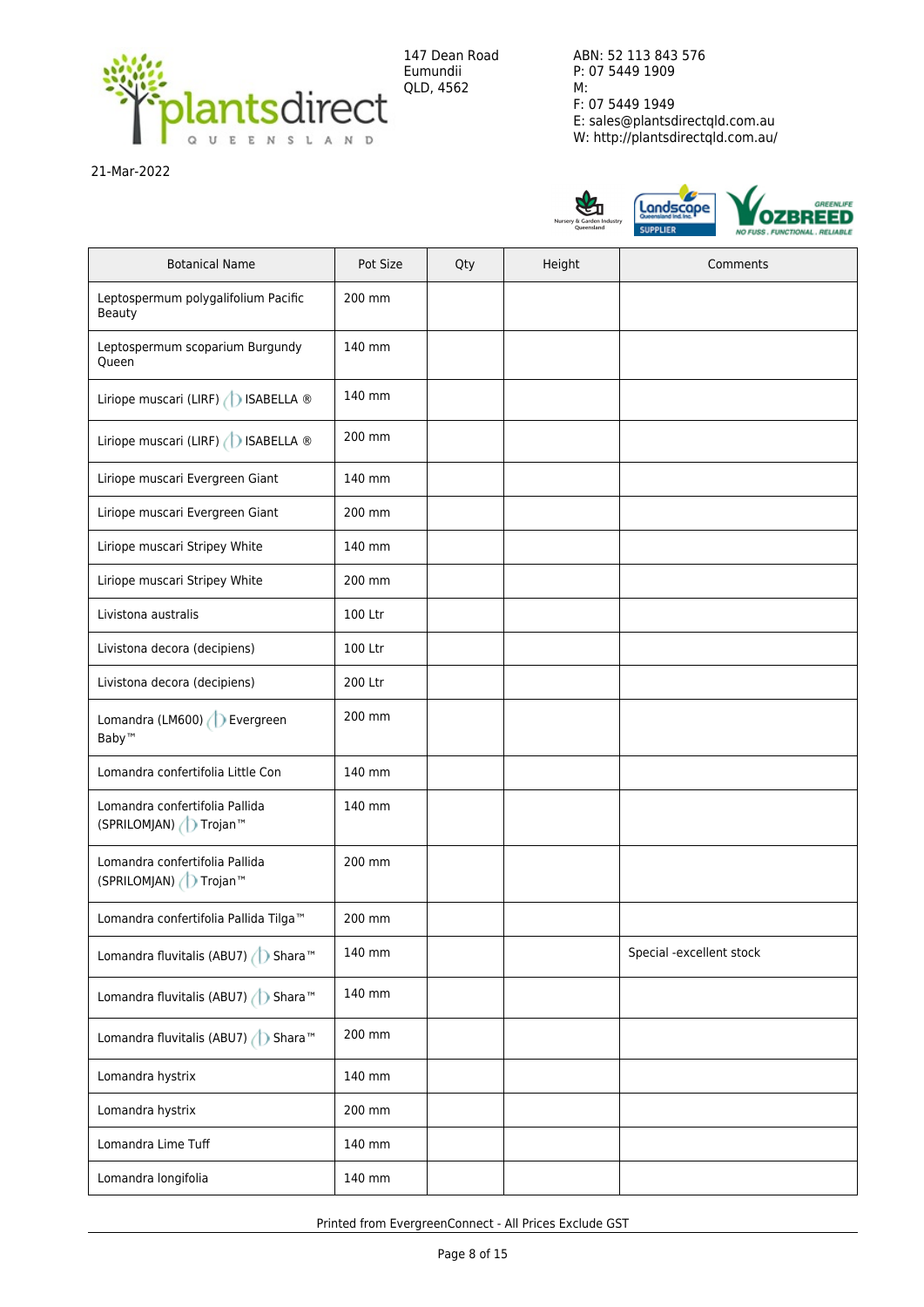

21-Mar-2022



| <b>Botanical Name</b>                       | Pot Size  | Qty | Height | Comments                  |
|---------------------------------------------|-----------|-----|--------|---------------------------|
| Lomandra longifolia Verday                  | 140 mm    |     |        |                           |
| Lomandra longifolia Verday                  | 200 mm    |     |        |                           |
| Lophostemon confertus                       | 45 Ltr    |     |        |                           |
| Lophostemon confertus                       | 100 Ltr   |     |        |                           |
| Magnolia grandiflora Little Gem             | 45 Ltr    |     |        |                           |
| Magnolia grandiflora Little Gem             | 100 Ltr   |     |        |                           |
| Magnolia grandiflora Little Gem             | 200 Ltr   |     |        |                           |
| Magnolia grandiflora Teddy Bear             | 45 Ltr    |     |        |                           |
| Mandevilla Aloha Bright White               | 200 mm    |     |        |                           |
| Melaleuca leucadendra Broad Leaf            | 45 Ltr    |     |        |                           |
| Melaleuca leucadendra Fine Leaf             | 143 mm AS |     |        |                           |
| Melaleuca leucadendra Fine Leaf             | 300 mm    |     |        |                           |
| Melaleuca leucadendra Fine Leaf             | 45 Ltr    |     |        |                           |
| Melaleuca linariifolia Claret Tops          | 140 mm    |     |        |                           |
| Melaleuca linariifolia Claret Tops          | 200 mm    |     |        |                           |
| Melaleuca quinquenervia                     | 300 mm    |     |        | SPECIAL                   |
| Melaleuca quinquenervia                     | 45 Ltr    |     |        |                           |
| Melaleuca quinquenervia Mini quini          | 140 mm    |     |        |                           |
| Melaleuca thymifolia                        | 140 mm    |     |        |                           |
| Melaleuca thymifolia White Lace             | 140 mm    |     |        |                           |
| Melastoma affine                            | 140 mm    |     |        |                           |
| Metrosideros collina Little Dugald (1)      | 140 mm    |     |        |                           |
| Metrosideros collina Little Dugald (1)      | 200 mm    |     |        |                           |
| Metrosideros collina Little Ewan (          | 140 mm    |     |        |                           |
| Metrosideros collina Little Ewan $\bigcirc$ | 200 mm    |     |        | SPECIAL - EXCELLENT STOCK |
| Metrosideros vitiensis Fiji Fire            | 200 mm    |     |        |                           |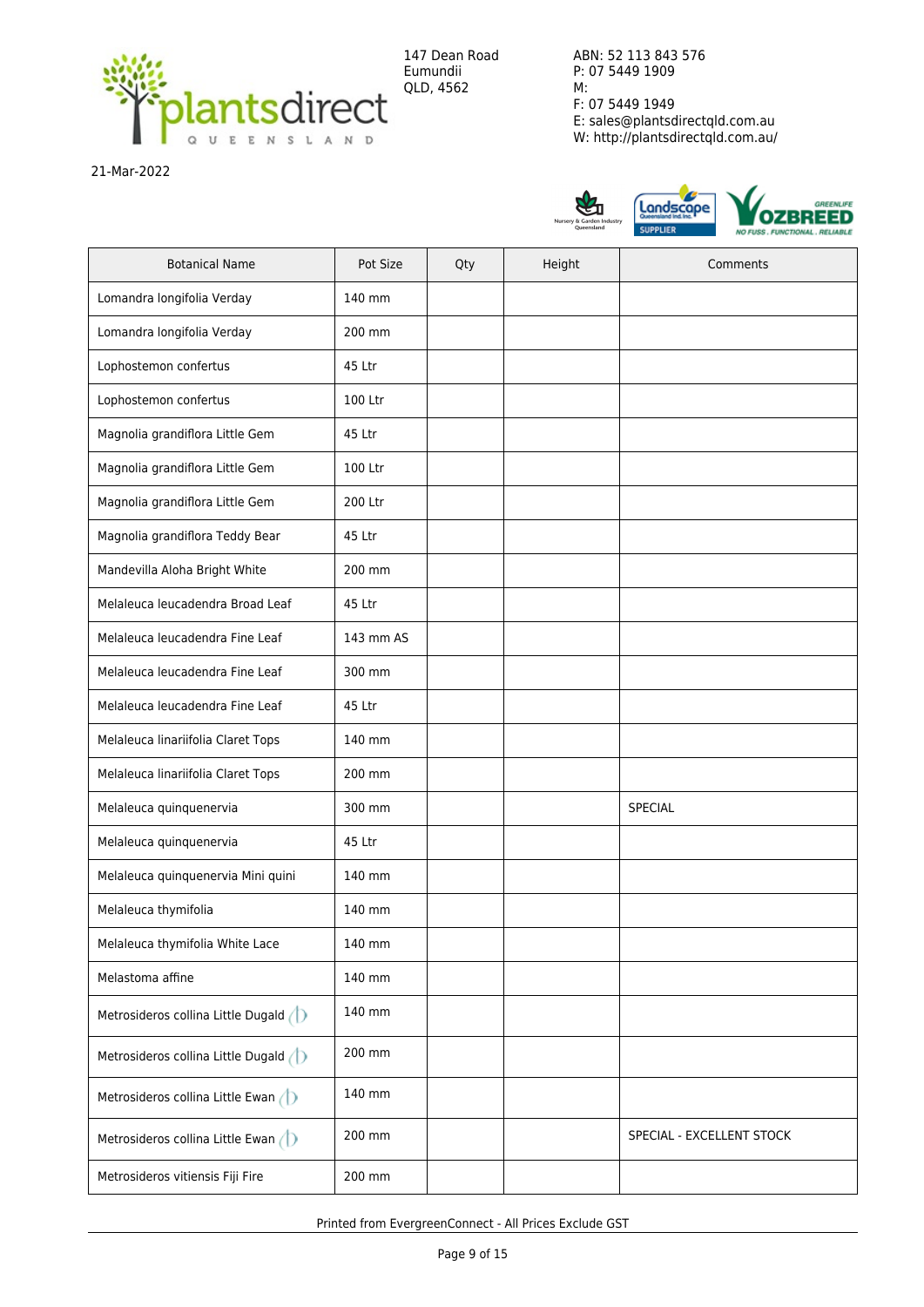

21-Mar-2022



| <b>Botanical Name</b>                          | Pot Size | Qty | Height | Comments |
|------------------------------------------------|----------|-----|--------|----------|
| Metrosideros vitiensis Fiji Fire               | 300 mm   |     |        |          |
| Michelia figo Port Wine Magnolia               | 200 mm   |     |        |          |
| Michelia figo Port Wine Magnolia               | 300 mm   |     |        |          |
| Monstera deliciosa                             | 200 mm   |     |        |          |
| Monstera deliciosa                             | 300 mm   |     |        |          |
| Murraya paniculata                             | 200 mm   |     |        |          |
| Murraya paniculata                             | 300 mm   |     |        |          |
| Myoporum ellipticum                            | 140 mm   |     |        |          |
| Myoporum parvifolium                           | 140 mm   |     |        |          |
| Nandina domestica (SEIKA)<br><b>OBSESSION™</b> | 140 mm   |     |        |          |
| Nandina domestica (SEIKA)<br><b>OBSESSION™</b> | 200 mm   |     |        |          |
| Nandina domestica Nana                         | 140 mm   |     |        |          |
| Nandina domestica Nana                         | 200 mm   |     |        |          |
| Ophiopogon japonicus                           | 140 mm   |     |        |          |
| Ophiopogon japonicus Nana                      | 140 mm   |     |        | SPECIAL  |
| Ophiopogon japonicus Nana                      | 140 mm   |     |        |          |
| Orthosiphon aristatus                          | 140 mm   |     |        |          |
| Pandanus pedunculatus                          | 1000 Ltr |     |        |          |
| Pandorea jasminoides Bower of Beauty           | 140 mm   |     |        |          |
| Pandorea jasminoides Lady Di                   | 140 mm   |     |        |          |
| Peltophorum pterocarpum                        | 45 Ltr   |     |        |          |
| Peltophorum pterocarpum                        | 100 Ltr  |     |        |          |
| Pennisetum alopecuroides (PA300)<br>NAFRAY ®   | 140 mm   |     |        |          |
| Philodendron Rojo Congo                        | 200 mm   |     |        |          |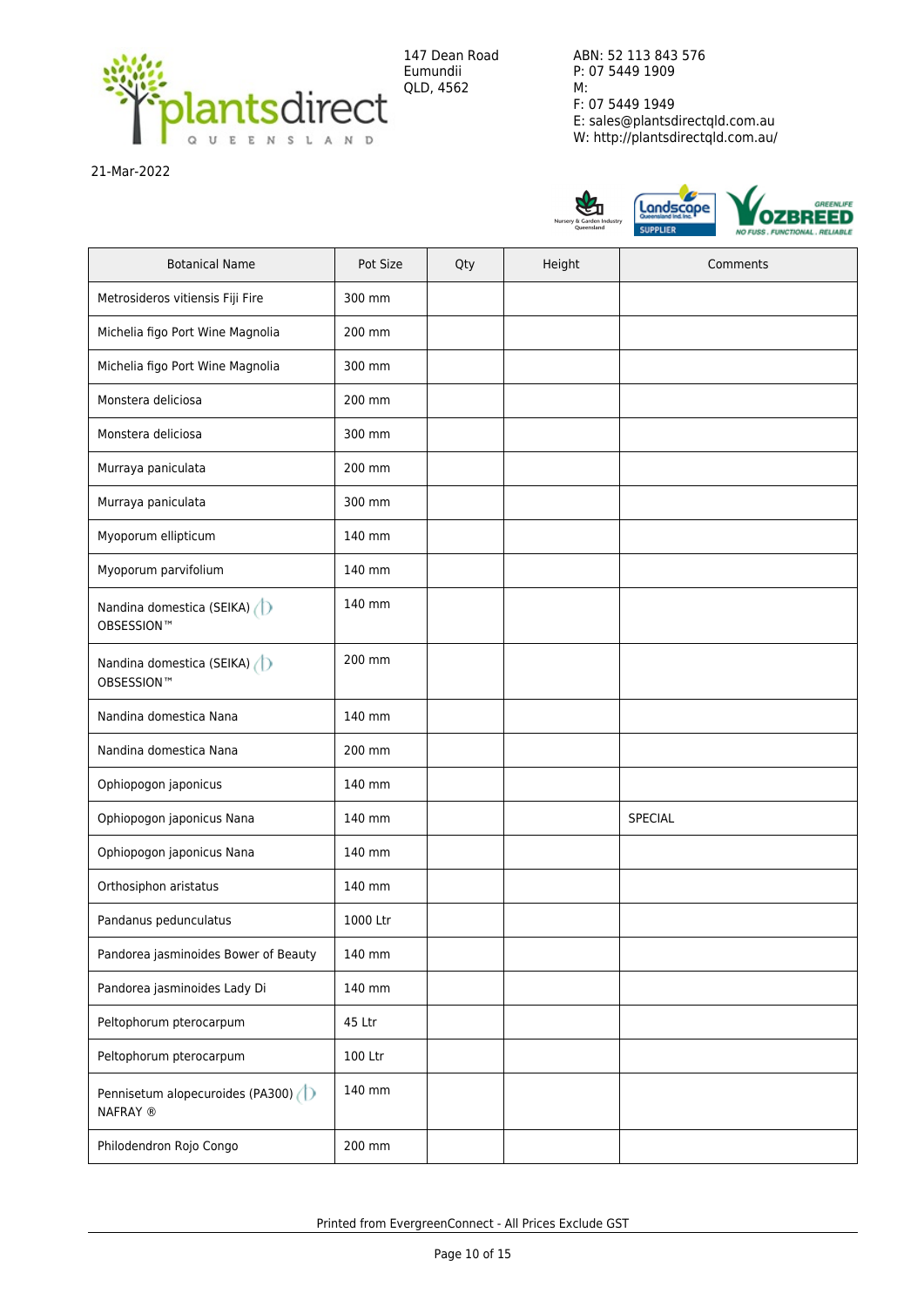

21-Mar-2022



| <b>Botanical Name</b>                         | Pot Size  | Qty | Height | Comments   |
|-----------------------------------------------|-----------|-----|--------|------------|
| Philodendron Xanadu                           | 140 mm    |     |        | SPECIAL    |
| Philodendron Xanadu                           | 140 mm    |     |        |            |
| Philodendron Xanadu                           | 200 mm    |     |        |            |
| Photinia fraserii Red Robin                   | 200 mm    |     |        |            |
| Phyllanthus minutiflora                       | 140 mm    |     |        |            |
| Phyllanthus minutiflora                       | 200 mm    |     |        |            |
| Podocarpus elatus                             | 143 mm AS |     |        |            |
| Podocarpus elatus                             | 250 mm    |     |        |            |
| Podocarpus elatus                             | 300 mm    |     |        | SPECIAL \n |
| Podocarpus elatus                             | 45 Ltr    |     |        |            |
| Portulacaria afra                             | 140 mm    |     |        |            |
| Pratia pedunculata Blue                       | 140 mm    |     |        |            |
| Pratia pedunculata White                      | 140 mm    |     |        |            |
| Ptychosperma elegans                          | 100 Ltr   |     |        |            |
| Ptychosperma elegans                          | 200 Ltr   |     |        |            |
| Radermachera Summerscent ™                    | 200 mm    |     |        |            |
| Randia fitzalanii (Atractocarpus)             | 250 mm    |     |        |            |
| Randia fitzalanii (Atractocarpus)             | 45 Ltr    |     |        |            |
| Randia fitzalanii (Atractocarpus)             | 100 Ltr   |     |        |            |
| Randia fitzalanii (Atractocarpus)             | 200 Ltr   |     |        |            |
| Rhaphiolepis indica (RAPH01)<br>COSMIC WHITE™ | 140 mm    |     |        |            |
| Rhaphiolepis indica (RAPH01)<br>COSMIC WHITE™ | 200 mm    |     |        |            |
| Rhaphiolepis indica Snow Maiden               | 200 mm    |     |        |            |
| Rhapis excelsa                                | 250 mm    |     |        |            |
| Rosa Banksiae Alba (Banksia Rose)             | 140 mm    |     |        |            |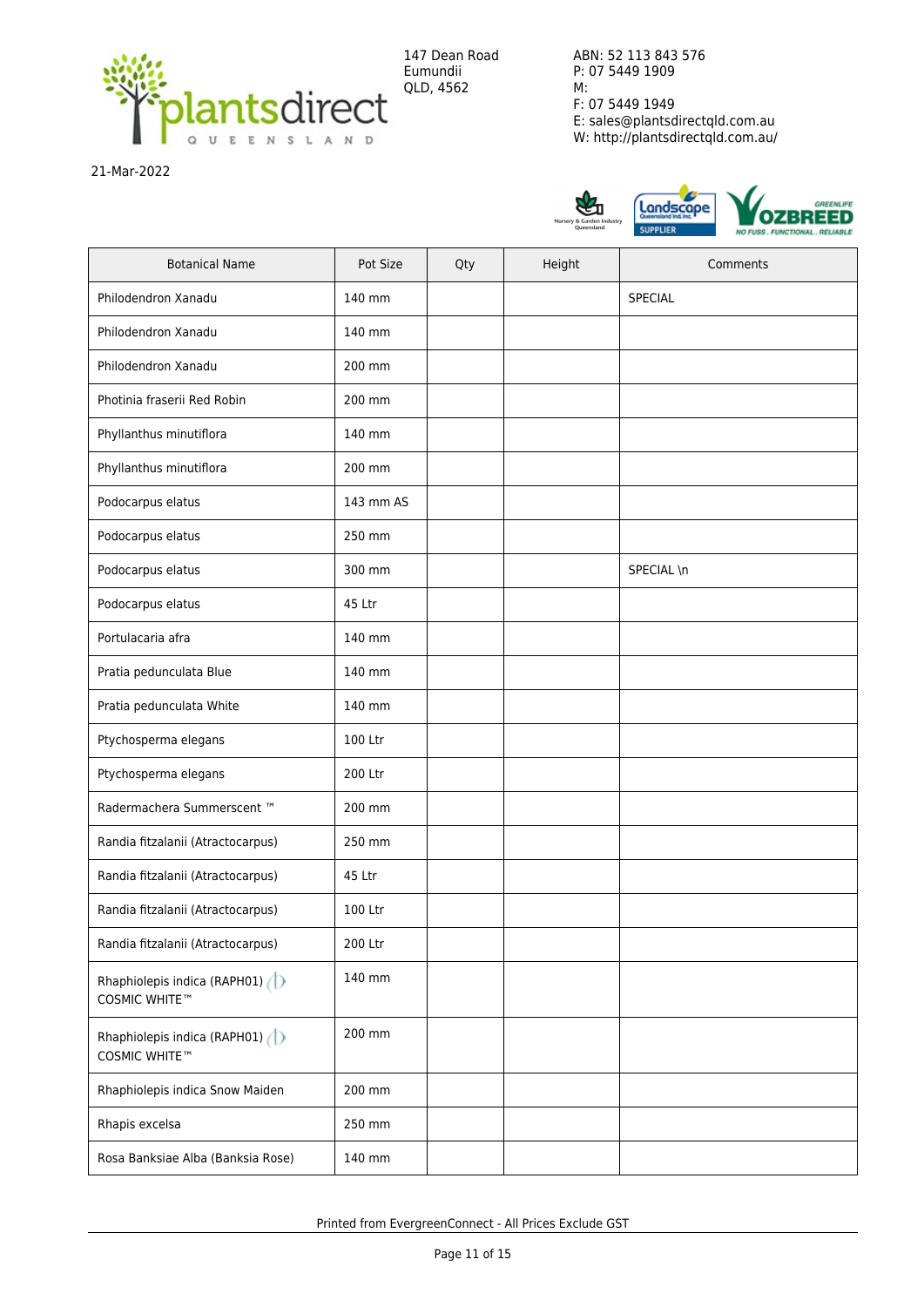

21-Mar-2022



| <b>Botanical Name</b>                                           | Pot Size | Qty | Height | Comments |
|-----------------------------------------------------------------|----------|-----|--------|----------|
| Rosmarinus officinalis Prostratus                               | 140 mm   |     |        |          |
| Russelia equisitiformis Ruby Falls                              | 140 mm   |     |        |          |
| Russelia equisitiformis Tangerine Falls                         | 140 mm   |     |        |          |
| Strelitzia reginae                                              | 200 mm   |     |        |          |
| Syzygium australe (AATS) $\bigcirc$<br><b>PINNACLE™</b>         | 300 mm   |     |        |          |
| Syzygium australe (AATS)<br><b>PINNACLE™</b>                    | 45 Ltr   |     |        |          |
| Syzygium australe (SAN01) > Straight<br>and Narrow <sup>™</sup> | 200 mm   |     |        |          |
| Syzygium australe (SAN01) > Straight<br>and Narrow <sup>™</sup> | 300 mm   |     |        |          |
| Syzygium australe (SAN01) > Straight<br>and Narrow <sup>™</sup> | 45 Ltr   |     |        |          |
| Syzygium australe Aussie Boomer                                 | 200 mm   |     |        |          |
| Syzygium australe Aussie Compact                                | 300 mm   |     |        |          |
| Syzygium australe Compact                                       | 140 mm   |     |        | special  |
| Syzygium australe Resilience                                    | 200 mm   |     |        |          |
| Syzygium australe Resilience                                    | 300 mm   |     |        |          |
| Syzygium australe Resilience                                    | 45 Ltr   |     |        |          |
| Syzygium australe Select                                        | 200 mm   |     |        |          |
| Syzygium australe Select                                        | 300 mm   |     |        |          |
| Syzygium australe Select                                        | 45 Ltr   |     |        |          |
| Syzygium Cascade (D                                             | 200 mm   |     |        |          |
| Syzygium Cascade (D                                             | 250 mm   |     |        |          |
| Syzygium Cascade (D                                             | 300 mm   |     |        |          |
| Syzygium Cascade (D                                             | 45 Ltr   |     |        |          |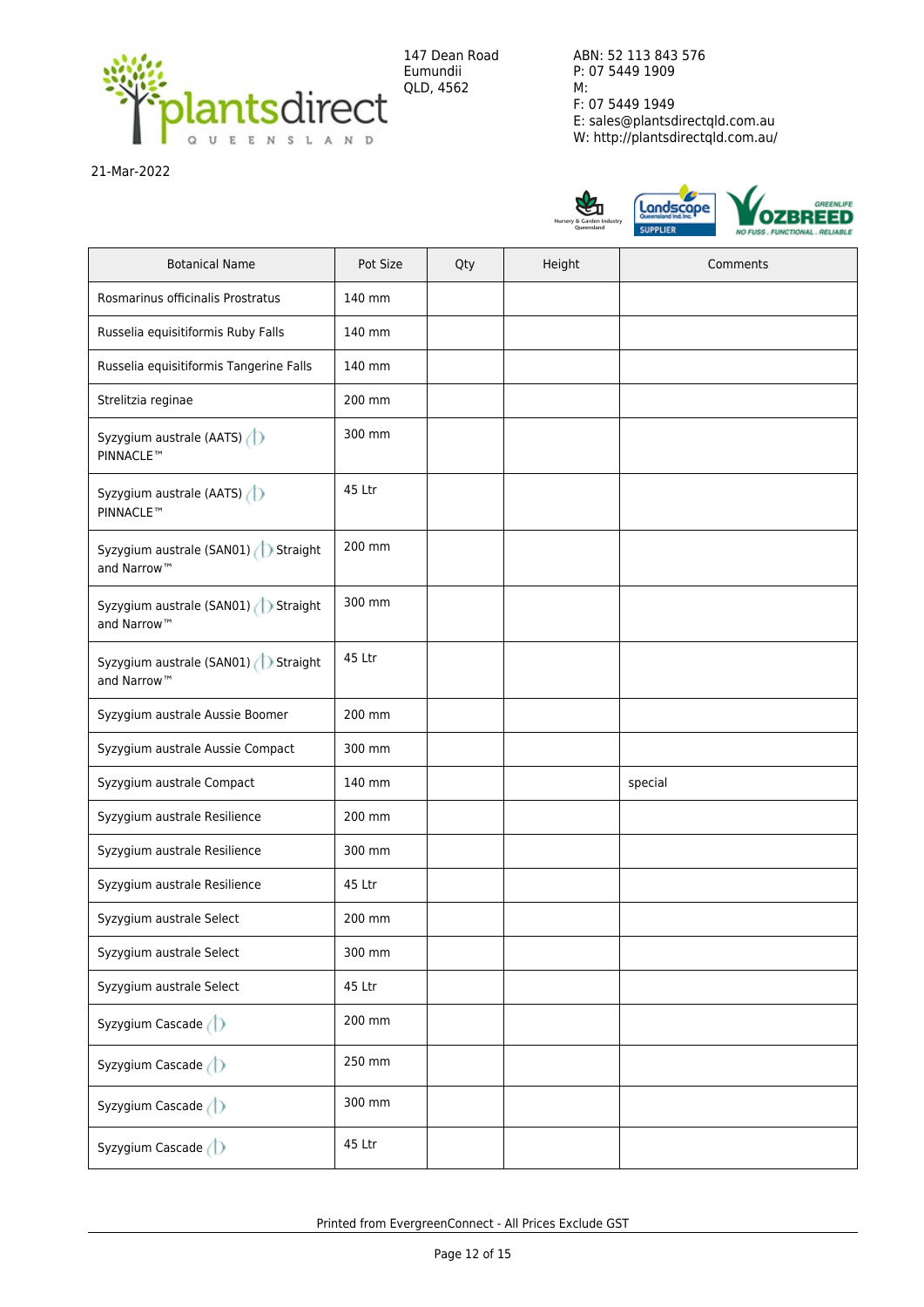

147 Dean Road Eumundii QLD, 4562

ABN: 52 113 843 576 P: 07 5449 1909 M: F: 07 5449 1949 E: sales@plantsdirectqld.com.au W: http://plantsdirectqld.com.au/

21-Mar-2022



| <b>Botanical Name</b>                                  | Pot Size  | Qty | Height | Comments   |
|--------------------------------------------------------|-----------|-----|--------|------------|
| Syzygium Cascade (D                                    | 100 Ltr   |     |        |            |
| Syzygium mooreii                                       | 300 mm    |     |        |            |
| Tabebuia chrysanthus                                   | 143 mm AS |     |        |            |
| Tabebuia palmerii                                      | 250 mm    |     |        |            |
| Tabebuia palmerii                                      | 300 mm    |     |        | SPECIAL \n |
| Tabebuia palmerii                                      | 45 Ltr    |     |        |            |
| Tabebuia palmerii                                      | 100 Ltr   |     |        |            |
| Tibouchina Jazzie                                      | 140 mm    |     |        |            |
| Tibouchina Jazzie                                      | 200 mm    |     |        |            |
| Trachelospermum jasminoides                            | 140 mm    |     |        |            |
| Trachelospermum jasminoides                            | 200 mm    |     |        |            |
| Tradescantia spathacea Dwarf Rhoeo<br>Dwarf            | 140 mm    |     |        |            |
| Tradescantia spathacea Rhoeo                           | 140 mm    |     |        |            |
| Tristaniopsis laurina (DOW10) (<br>LUSCIOUS ®          | 250 mm    |     |        |            |
| Tristaniopsis laurina (DOW10)<br>LUSCIOUS ®            | 45 Ltr    |     |        |            |
| Tristaniopsis laurina (DOW10)<br>LUSCIOUS ®            | 100 Ltr   |     |        |            |
| Tristaniopsis laurina (DOW10)<br>LUSCIOUS <sup>®</sup> | 200 Ltr   |     |        |            |
| Tulbaghia Purple Eye                                   | 140 mm    |     |        | SPECIAL    |
| Tulbaghia Purple Eye                                   | 140 mm    |     |        |            |
| Tulbaghia violacea                                     | 140 mm    |     |        | SPECIAL    |
| Tulbaghia violacea                                     | 140 mm    |     |        |            |
| Tulbaghia violacea Silver Lace                         | 140 mm    |     |        | SPECIAL    |
| Tulbaghia violacea Silver Lace                         | 140 mm    |     |        |            |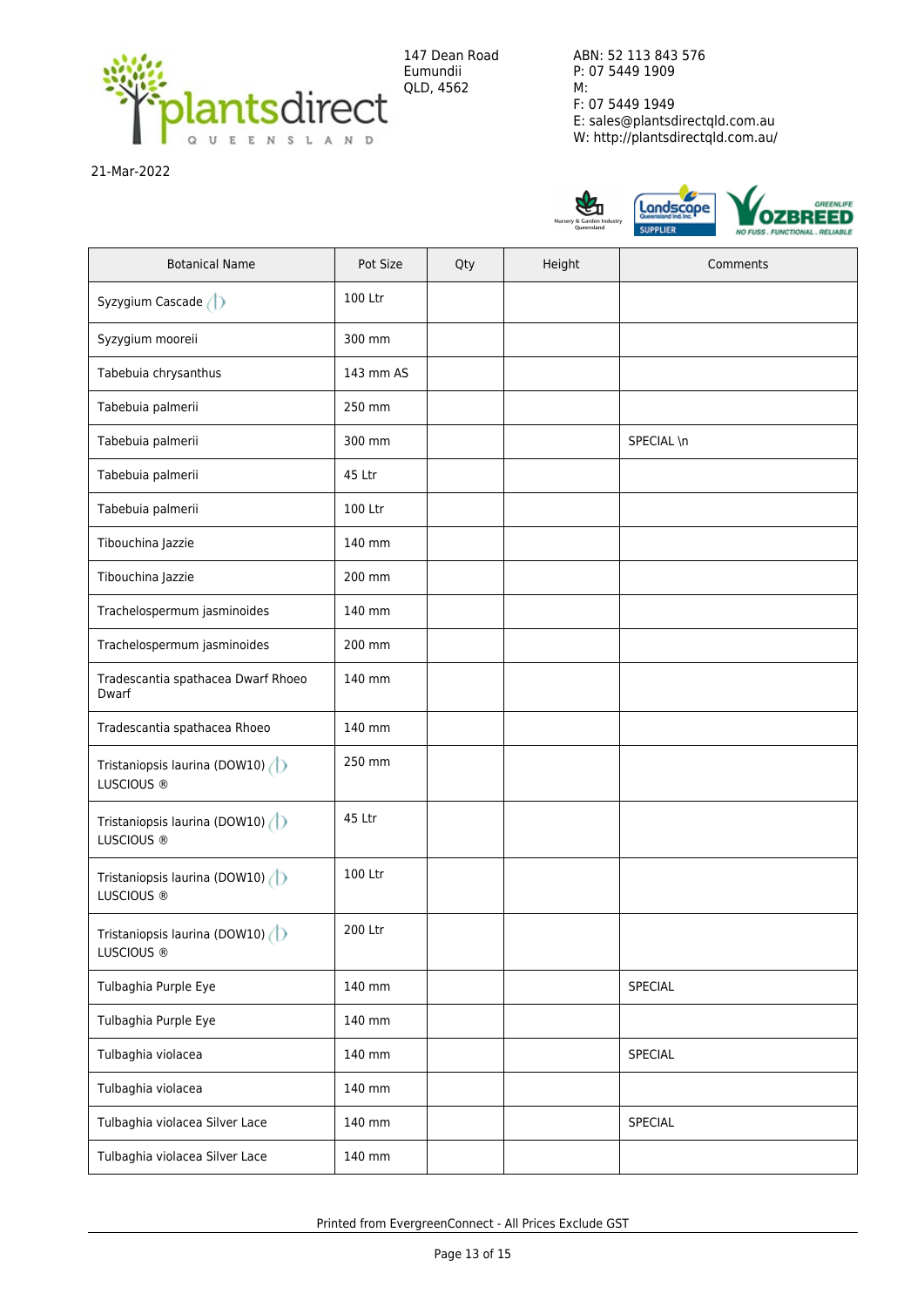

21-Mar-2022



| <b>Botanical Name</b>                                | Pot Size  | Qty | Height | Comments |
|------------------------------------------------------|-----------|-----|--------|----------|
| Viburnum odoratissimum (VOC1)<br><b>DENSE FENCE™</b> | 200 mm    |     |        |          |
| Viburnum odoratissimum Emerald<br>Lustre             | 200 mm    |     |        |          |
| Viburnum odoratissimum Emerald<br>Lustre             | 300 mm    |     |        |          |
| Waterhousia floribunda Weeping Lilly<br>Pilly        | 143 mm AS |     |        |          |
| Waterhousia floribunda Weeping Lilly<br>Pilly        | 250 mm    |     |        |          |
| Waterhousia floribunda Weeping Lilly<br>Pilly        | 45 Ltr    |     |        |          |
| Waterhousia floribunda Weeping Lilly<br>Pilly        | 100 Ltr   |     |        |          |
| Waterhousia floribunda (DOW20)<br>SWEEPER ®          | 300 mm    |     |        |          |
| Westringia fruticosa                                 | 140 mm    |     |        |          |
| Westringia fruticosa                                 | 200 mm    |     |        |          |
| Westringia fruticosa (WES05)<br><b>MUNDI™</b>        | 140 mm    |     |        |          |
| Westringia fruticosa Zena                            | 140 mm    |     |        |          |
| Westringia fruticosa Zena                            | 200 mm    |     |        |          |
| Westringia fruticosa Zena                            | 300 mm    |     |        |          |
| Westringia Wynyabbie Gem                             | 140 mm    |     |        |          |
| Westringia Wynyabbie Gem                             | 200 mm    |     |        |          |
| Wodyetia bifurcata                                   | 45 Ltr    |     |        |          |
| Wodyetia bifurcata                                   | 100 Ltr   |     |        |          |
| Wodyetia bifurcata                                   | 200 Ltr   |     |        |          |
| Xanthorrhoea johnsonii Grass Trees                   | 300 mm    |     |        | POA      |
| Xanthorrhoea johnsonii Grass Trees                   | 400 mm    |     |        | POA      |
| Xanthostemon chrysanthus                             | 250 mm    |     |        |          |